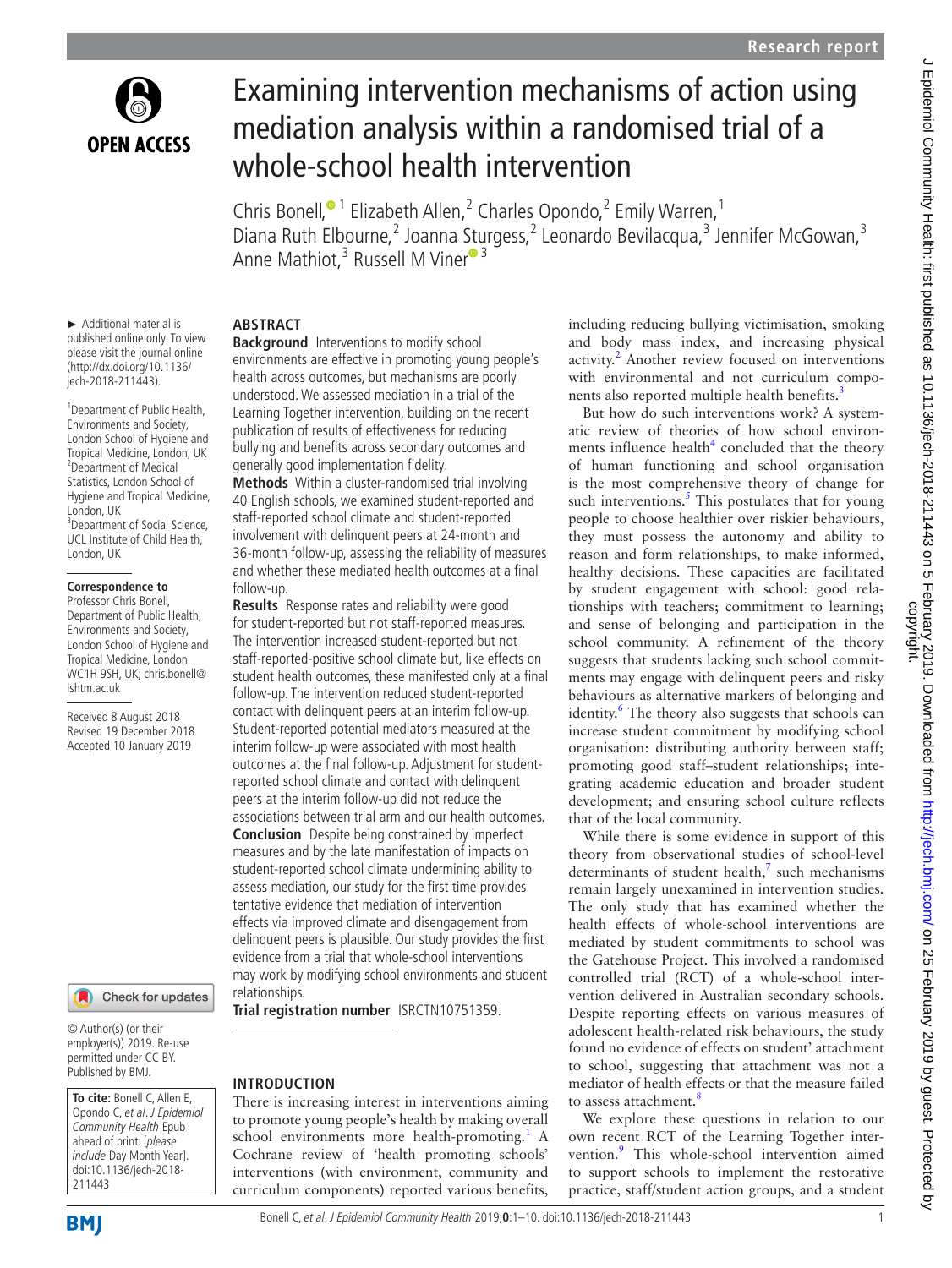# **Research report**



<span id="page-1-0"></span>**Figure 1** Logic model

social and emotional skills curriculum to reduce bullying and aggression, and promote student health across various secondary outcomes. The restorative practice aims to improve relationships to prevent and/or resolve conflicts between students or between staff and students.<sup>10</sup> It aims to prevent incidents via methods such as 'circle-time' (bringing staff and students together to build relationships) and/or resolve incidents via methods such as 'conferencing' (bringing together conflicting parties to find ways to avoid further harms). Action groups are school meetings involving diverse students, and senior and junior staff. They coordinate whole-school intervention delivery and review school rules and policies to ensure that these support wholeschool change. They aim to build better relationships between the staff and students sitting on the group and signal to the wider student body that the school cares about and intends to act on the views of staff and students to build a supportive school climate.<sup>3</sup> Social and emotional education aims to ensure that schools teach not only academic knowledge but also attend to students' broader social development.<sup>[11](#page-9-6)</sup> Informed by the theory of human functioning and school organisation, $<sup>5</sup>$  $<sup>5</sup>$  $<sup>5</sup>$  these interven-</sup> tion components were theorised to work synergistically within Learning Together to: distribute decision-making authority across the school; strengthen relationships between and among staff and students; and integrate students' academic learning and broader development. The intervention did not aim to improve relationships between schools and their local communities, although this might occur as a by-product. These impacts were theorised to transform the whole-school climate and improve staff–student relationships, student commitment to learning and sense of belonging and participation in the school community, thereby reducing student engagement with delinquent peers and risk behaviours, and promoting student health ([figure](#page-1-0) 1).

An RCT of the intervention reported a range of benefits including reducing bullying victimisation, use of tobacco, alcohol and drugs, and contact with the police, and promoting mental well-being, quality of life and psychological functioning. The intervention was found to be implemented with good fidelity although this was much lower for the curriculum component.<sup>[12](#page-9-7)</sup> This paper aims to examine potential mediators of such effects. We first assess the reliability of our potential mediators. These include existing student-reported measures of views of school climate and engagement with delinquent peers. We also examine a new measure of staff-reported school organisational climate to explore whether intervention effects on the school organisational environment might explain student health outcomes. Our second aim is to assess whether these measures might be mediators of intervention effects on our primary and secondary health outcomes.

## **Methods**

Here we provide a summary of methods for the trial. For full details, including sample size calculation, see published protocol and trial report.<sup>9 12</sup> We undertook a two-arm parallel repeat cross-sectional cluster RCT of the Learning Together intervention in 40 secondary schools eligible to take part as state schools in south-eastern England with government inspections rated as requires improvement or above, recruited by the trial team via emails. Our eligible study population consisted of all students: at baseline at the end of year 7 in 2014 (11–12 years); at interim 24-month follow-up; and final 36-month follow-up in 2017. Student data were collected using paper questionnaires in classrooms under examination conditions by trained fieldworkers blind to allocation. Using computer-generated random numbers, schools were then allocated 1:1 to intervention or control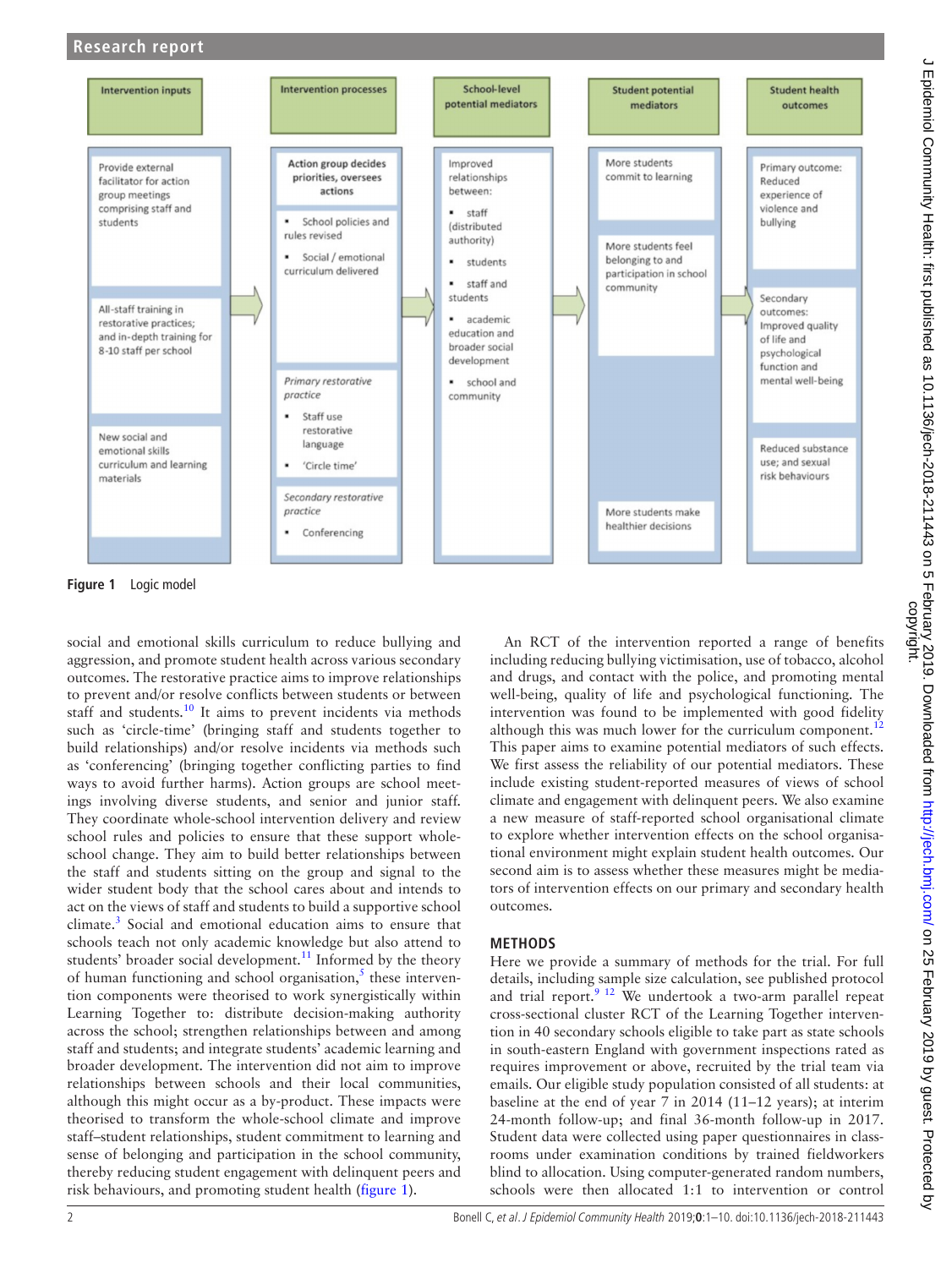stratified by schools: single sex versus mixed sex; school-level student free-school-meal eligibility (0%–23%;>23%) indicating poverty; and General Certificate of Secondary Education results accounting for student baseline attainment (above/below the median score for England of 1000).

All staff in intervention schools received training to implement restorative practices. Around 5–10 staff per school received in-depth training to deliver restorative conferences. All schools were provided with a manual to guide the action group comprising at least six staff and six students, led by a member of the school's senior leadership team. Groups were supported by external facilitators in the first 2years of intervention but in the third year, the group was facilitated by school staff only. Action groups aimed to revise rules and policies so that these supported deliveries of restorative practice and coordinate implementation. Schools were provided with lesson plans and slides to guide the delivery of a social and emotional skills curriculum targeting students in years 8–10 who received 5–10hours of teaching per year. Schools randomised to the control group continued with the normal practice.

Primary outcomes were bullying victimisation measured by the Gatehouse Bullying Scale<sup>8</sup> and perpetration of aggression measured by the Edinburgh Study of Youth Transitions and Crime Scale<sup>13</sup> at 36 months. Secondary outcome included use of tobacco, alcohol and drugs, mental well-being, psychological functioning and quality of life and contacts with the police and National Health Service (NHS), as described in our protocol and the main trial paper. $9^{12}$  The focus of the present paper is on three potential mediator measures, informed by the intervention logic model ([figure](#page-1-0) 1).

The first focused on student reports of school climate, assessed using an established measure, the Beyond Blue School Climate Questionnaire (BBSCQ) scale, which includes 28 student-reported items arranged in four subscales covering: staff–student relationships, student sense of belonging in the school community; student commitment to learning; and student participation at school (online [supplementary table S1\)](https://dx.doi.org/10.1136/jech-2018-211443).<sup>[14](#page-9-9)</sup> Students were asked to rate their level of agreement with items and their responses scored between 1 (complete disagreement) and 4 (complete agreement). Scores were then averaged within the subscales to obtain the subscale scores, and across all items to obtain the overall BBSCQ score. This measure aligns closely with the key theoretical constructs from the theory of human functioning and school organisation concerning staff–student relationships, student commitment to learning, sense of belonging and participation.<sup>[5](#page-9-0)</sup>

The second potential mediator focused on student reports of engagement with delinquent peers, assessed by the Young People's Development Programme single-item measure asking students whether their friends who are the same age as them have been told off, stopped or picked up by the police in the last 12 months.<sup>15</sup> Data for these two measures were collected via baseline, interim and final follow-up student surveys.

The third potential mediator focused on staff reports of their perception of school organisational climate, using a new scale (online [supplementary table S1\)](https://dx.doi.org/10.1136/jech-2018-211443), which was assessed for the reliability at baseline and amended to include the most reliable items.[16](#page-9-11) This was a 26-item scale with subscales measuring: whether the authority is distributed among staff; staff–student relationships; integration of students' academic education and broader development; and school–community relationships. Staff were asked to rate their level of agreement with items, with responses scored between 1 (strongly agree) and 4 (strongly disagree). Items were recoded so that a higher score indicated

what, from the perspective of our theory of change, would be regarded as a less-healthy school organisational climate. Factor scores were derived within the subscales to obtain the subscale scores and across the subscale scores to obtain the overall score. Data for this measure were collected via structured telephone interviews from staff in intervention and control schools. 'Baseline' data were collected in September–November 2014 from one member of each school's senior leadership team and two other members of staff identified by this individual. Interim follow-up data were then collected in September–November 2017 from one member of each school's senior leadership team or the staff member leading the action group.

The trial was approved by the UCL (ref 5248/001) and IoE (ref. FCL 566) Research Ethics Committees. Written, informed consent was obtained at school level (head-teacher) for random allocation and intervention, and at the individual-participant level for data collection. Information sheets and consent forms for surveys were identical in intervention and control schools. Parents of students were informed about the study and could withdraw their children from research activities. The trial was prospectively registered as ISRCTN10751359 with the ISRCTN Registry on 30 January 2014.[9](#page-9-4)

For potential mediators, completion was assessed in terms of the proportion of items completed by participants and the proportion of participants who completed at least half of the items in a subscale or scale. We then assessed interitem scale reliability using Cronbach's alpha. We used this rather than ordinal alphas for ordinal scales for simplicity and because Cronbach's alpha provides suitably conservative estimates for such measures. $<sup>1</sup>$ </sup>

We then used a causal steps approach to assess whether our potential mediators might have mediated intervention effects on our primary and secondary outcomes.<sup>[18](#page-9-13)</sup> Four criteria needed to be met. The first, that the intervention was associated with the outcomes, was examined in our main trial analysis where, as previously stated, we observed a range of statistically significant positive effects. The second criterion required an association between the intervention and the potential mediators. We therefore assessed associations between trial arm and: our student-reported potential mediators measured at interim and final follow-ups; and our staff-reported potential mediator measured at the interim follow-up. These analyses, like those reported on our primary and secondary outcomes, used the intention-totreat principle that is including all schools and participants in their groups as allocated. Each measure was analysed using a separate mixed model with the outcomes from each time-point treated as a repeated measure outcome. Fixed effects of the arm, follow-up time and the interaction between arm and time were specified, and the estimated baseline measures were constrained to be identical in the two arms of the trial, equivalent to adjusting for baselines. Random effects for schools and participants were specified to allow for correlations within schools and repeated measures within participants. Explicit consideration of potential confounders and how they are controlled for is an important part of statistical mediation analysis. We, therefore, report unadjusted analyses as well as analyses adjusted for baseline measures of the outcomes, sex, ethnicity, socioeconomic status (measured using the Family Affluence Scale) $19$  as well as for the school-level stratifying factors (single-sex versus mixed-sex school; school level deprivation; academic attainment strata). For continuous outcomes, we report unadjusted and adjusted mean differences with 95% CIs and adjusted effect sizes (standardised mean difference). For binary and ordinal outcomes, we report unadjusted and adjusted ORs.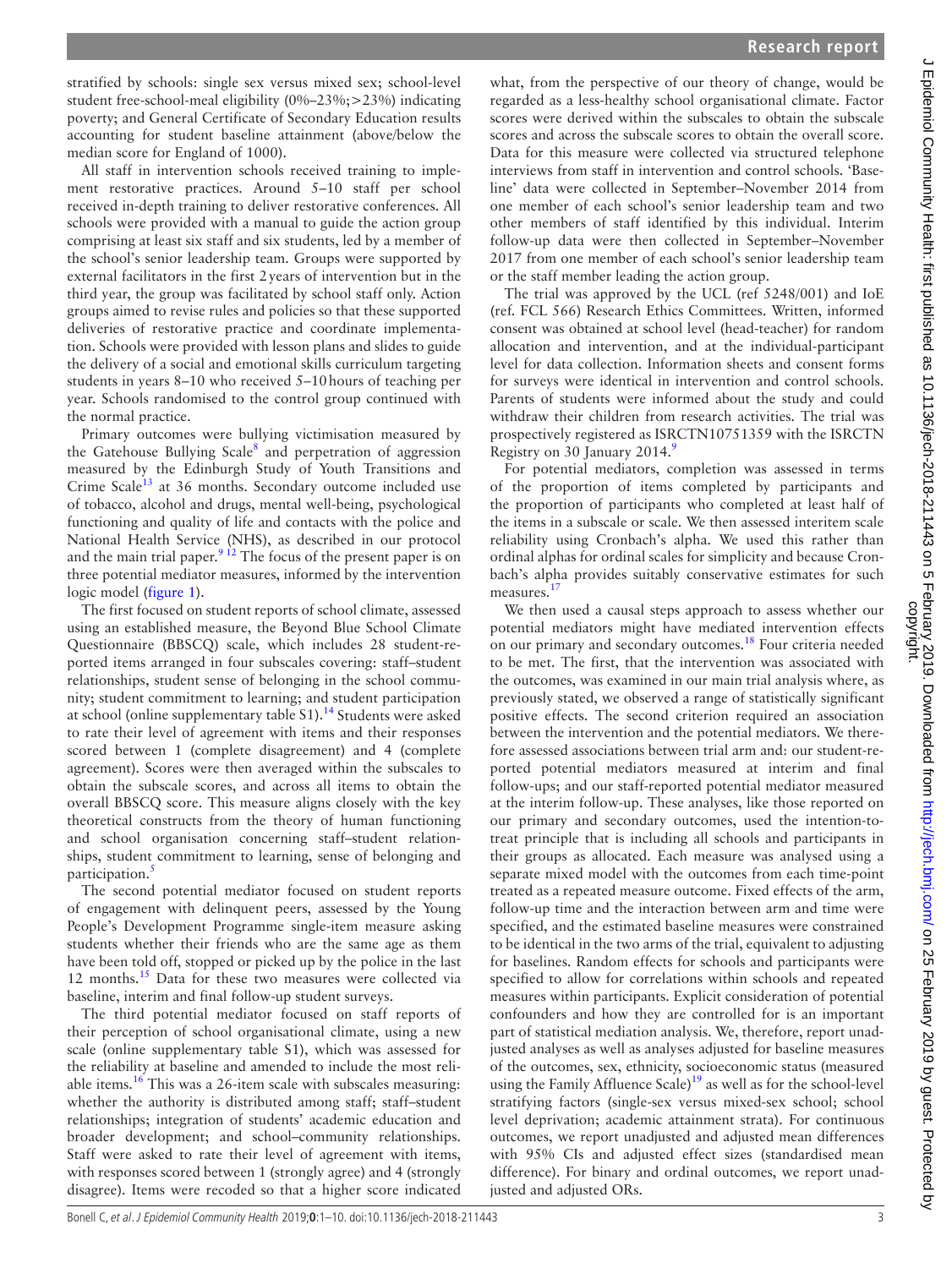The third criterion required that the potential mediator was associated with the outcomes. We, therefore, examined associations between our potential mediators measured at the interim follow-up, and our primary and secondary outcomes measured at the final follow-up so that we were assured of the temporality of the associations. Adjustment for potential confounders was as per previous analyses. The final criterion required that adjusting for potential mediators reduced the association between the intervention and the outcome measures. Therefore, we assessed the effect of adjusting for our potential mediators measured at the interim follow-up on the associations between trial arm and our primary and secondary outcomes measured at the final follow-up in the fully adjusted analysis. As differences between students who completed both baseline and follow-up surveys and those who only completed baseline were observed, we conducted a sensitivity analysis using multiple imputation by chained equations to impute missing data for participants with incomplete outcome data. All analyses were completed by staff blind to allocation.

#### **Results**

For trial participation and follow-up rates, participant characteristics and overall outcomes by allocation, see the main trial report.<sup>[12](#page-9-7)</sup> Student data were available from all schools. Student-reported measures of potential mediators had good

response rates and reliability with over 85% of all participants completing all items and with multi-item scales and subscales having Cronbach's alphas of >90% for the overall scale and 70% for the subscales at the baseline and interim follow-up ([table](#page-3-0) 1). Staff data were available from 40 schools at the baseline and 31 schools at the interim follow-up. The staff-reported potential mediator had slightly lower item-response rates, but still >70%. Cronbach's alpha for the overall staff-reported measure was >80% at the baseline and over 60% at the interim follow-up, with Cronbach's alphas for the subscales being somewhat lower. There were small differences between students completing all surveys and those completing only baselines, with attrition higher among those from smaller schools or more deprived neighbourhoods, of white British ethnicity, with non-working parents or not living with two biological parents ([table](#page-4-0) 2).

The intervention had statistically significant effects on potential mediators, being associated with increased student-reported-positive school climate as well as its constituent subscales at the final but not the interim follow-up. The intervention was also significantly associated with a decrease in student-reported measure of involvement with delinquent peers at the interim follow-up but one slightly short of statistical significance at the final follow-up ([table](#page-5-0) 3). The intervention had no statistically significant effects on the overall

<span id="page-3-0"></span>

| Table 1<br>Mediator measures response and reliability                               |                                       |                                   |                                       |                                   |                                                                          |           |
|-------------------------------------------------------------------------------------|---------------------------------------|-----------------------------------|---------------------------------------|-----------------------------------|--------------------------------------------------------------------------|-----------|
|                                                                                     | <b>Response rates</b>                 |                                   |                                       |                                   | <b>Internal</b><br>consistency-<br>Cronbach's<br>alpha<br>(standardised) |           |
|                                                                                     | <b>Baseline</b>                       |                                   | Interim follow-up                     |                                   |                                                                          |           |
| <b>Measure</b>                                                                      | Completed half or<br>all items<br>(n) | Completed<br>more of<br>items (n) | Completed half or<br>all items<br>(n) | Completed<br>more of<br>items (n) | <b>Baseline</b>                                                          | Interim   |
| Student view on school climate                                                      |                                       |                                   |                                       |                                   |                                                                          |           |
| Overall                                                                             | 5733<br>85.99%                        | 6635<br>99.52%                    | 5549<br>88.22%                        | 6265<br>99.60%                    | 0.9137                                                                   | 0.9170    |
| Student sense of belonging subscale                                                 | 6293<br>94.39%                        | 6613<br>99.19%                    | 5965<br>94.83%                        | 6240<br>99.21%                    | 0.7952                                                                   | 0.8225    |
| Student commitment to academic values subscale                                      | 6519<br>97.78%                        | 6581<br>98.71%                    | 6190<br>98.41%                        | 6231<br>99.06%                    | 0.7394                                                                   | 0.7732    |
| Student perception of supportive teacher relationships subscale                     | 6221<br>93.31%                        | 6631<br>99.46%                    | 5935<br>94.36%                        | 6247<br>99.32%                    | 0.8804                                                                   | 0.8938    |
| Student perception of participative school environment subscale                     | 6396<br>95.94%                        | 6600<br>99.00%                    | 6071<br>96.52%                        | 6231<br>99.06%                    | 0.8005                                                                   | 0.8313    |
| Student report of friends' contact with police in the last year                     | 6494<br>97.41%                        | <b>NA</b>                         | 6167<br>98.04%                        | <b>NA</b>                         | <b>NA</b>                                                                | <b>NA</b> |
| Staff view on school organisational climate                                         |                                       |                                   |                                       |                                   |                                                                          |           |
| <b>Overall</b>                                                                      | 93<br>77.50%                          | 99<br>82.50%                      | 31<br>77.50%                          | 31<br>77.50%                      | 0.8357                                                                   | 0.6266    |
| Authority distributed among staff subscale                                          | 98<br>81.67%                          | 99<br>82.50%                      | 31<br>77.50%                          | 31<br>77.50%                      | 0.6340                                                                   | 0.5952    |
| Staff relationships with students subscale                                          | 98<br>81.67%                          | 99<br>82.50%                      | 31<br>77.50%                          | 31<br>77.50%                      | 0.7349                                                                   | 0.7633    |
| Integration of students' academic education and broader social development subscale | 98<br>81.67%                          | 99<br>82.50%                      | 31<br>77.50%                          | 31<br>77.50%                      | 0.6984                                                                   | 0.4839    |
| School-community relationships subscale                                             | 96<br>80.00%                          | 99<br>82.50%                      | 31<br>77.50%                          | 31<br>77.50%                      | 0.7363                                                                   | 0.7536    |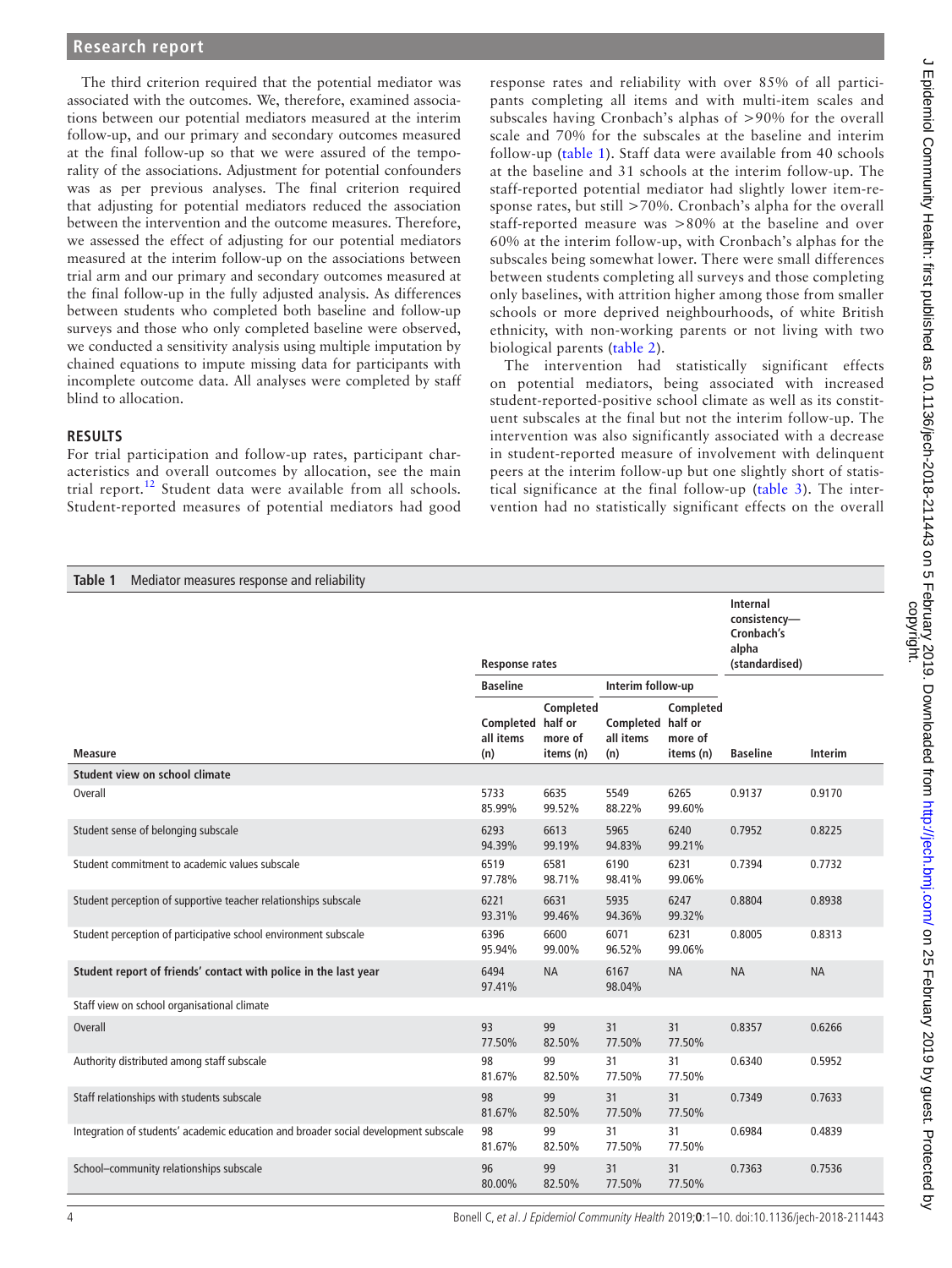<span id="page-4-0"></span>

|                                     |                      | Total               | <b>Baseline data</b><br>only |
|-------------------------------------|----------------------|---------------------|------------------------------|
| Covariate                           | Category             | N(% )<br>$n = 3337$ | N(% )<br>$n = 1040$          |
| School size                         | Small                | 1574 (47.17)        | 542 (52.12)                  |
|                                     | Large                | 1763 (52.83)        | 498 (47.88)                  |
| School neighbourhood<br>deprivation | Low score            | 1696 (47.83)        | 525 (50.48)                  |
|                                     | High score           | 1741 (52.17)        | 515 (49.52)                  |
| Free school meal eligibility        | Low score            | 1663 (49.84)        | 527 (50.67)                  |
|                                     | High score           | 1674 (50.16)        | 513 (49.33)                  |
| Student gender                      | Female               | 1644 (50.15)        | 515 (50.54)                  |
|                                     | Male                 | 1634 (49.85)        | 504 (49.46)                  |
| Student ethnicity                   | <b>White British</b> | 1383 (41.46)        | 446 (43.34)                  |
|                                     | Other                | 1921 (58.14)        | 583 (56.66)                  |
| Family structure                    | Two parents          | 2388 (71.97)        | 647 (62.75)                  |
|                                     | Other                | 930 (28.03)         | 384 (37.25)                  |
| Parental working                    | Not in work          | 287 (10.57)         | 115 (14.32)                  |
|                                     | In work              | 2429 (89.43)        | 688 (85.68)                  |
| Family affluence                    | Low affluence        | 1194 (36.81)        | 371 (36.88)                  |
|                                     | High affluence       | 2050 (63.19)        | 365 (63.12)                  |

staff-reported measure of school organisational climate or its constituent subscales measured at the interim follow-up.

Student reports of school climate and of friends having contact with police measured at the interim follow-up were associated with primary health outcome measures as well as with secondary health outcome measures (other than age of sexual debut and use of contraception at last sexual intercourse) at the final follow-up in unadjusted and adjusted analyses ([table](#page-6-0) 4). Staff reports of school organisational climate measured at the interim follow-up were not associated with any primary or secondary outcomes at the final follow-up in unadjusted or adjusted analyses, other than for one unadjusted association between school organisational climate and students' use of NHS in the past 12 months, which disappeared on adjustment.

Our analysis of the effect of additionally adjusting for potential mediators measured at the interim follow-up on the associations previously found between the intervention and primary and secondary health outcomes measured at the final follow-up found no evidence that this adjustment made any difference except marginally in the case of the intervention effect on well-being, where adjustment for both student-reported school climate and friends' contact with the police removed the previously statistically marginal intervention effect at the final follow-up ([table](#page-7-0) 5).

The multiple imputation analysis produced results, available on request, which did not differ from the main analysis in the pattern, size or statistical significance of the associations found.

#### **Conclusion**

#### **Summary of key findings**

The student-reported measures of potential mediators had good response rates and reliability. The staff-reported measure had somewhat lower response rates and interitem reliability. The intervention appeared to impact on: student perceptions

of school climate but these (like intervention effects on primary and secondary student health outcomes) did not manifest until the final follow-up; and student contact with delinquent peers at the interim follow-up. The student-reported potential mediators measured at the interim follow-up were associated with most student health outcomes. Adjustment for student-reported school climate and contact with delinquent peers at the interim follow-up did not affect associations between intervention and health outcomes.

## **Study limitations**

The study used a well-established, multi-item measure of student views of school climate drawing on date from all students completing surveys. However, the study used a weaker, single-item measure of student involvement with delinquent peers and used a new and less reliable staff-reported measure of school organisational climate which drew on very small samples of staff (three individuals at baseline and one individual at the interim follow-up). Therefore, our ability to assess whether student contact with delinquent peers and staff-reported organisational climate acted as potential mediators of intervention effects on student health may have been limited. The RCT included the interim follow-up at 24 months and the final follow-up at 36 months. Intervention effects on primary and secondary health outcomes as well as effects on student views of school climate manifested only at the latter time-point. This meant that our ability to determine definitely whether intervention effects on school climate might mediate effects on student health outcomes was limited. The number of statistical tests might have introduced some false positive results, but we hope that being focused on prior hypotheses limited bias.

## **Implications for research and policy**

Our study provides the first evidence from an RCT that well-implemented whole-school interventions may be effective both in promoting student health and in improving student relationships with teachers, and sense of commitment, belonging and participation at school. Despite being constrained in its ability to assess mediation by the late manifestation of impacts on student views of school, our study suggests that mediation of intervention effects via these factors is at least plausible, in that the intervention had effects on student-reported potential mediators, which were associated with student health outcomes. The lack of evidence for mediation for the staff-reported measure of school organisational climate may have reflected the poor reliability of this measure. The fact that implementation fidelity was stronger for restorative practice and action groups rather than the curriculum further suggests that any impacts on health outcomes were likely to be achieved through changes to school environment rather than through changes to individual student health-related knowledge and skills. Further research is therefore required to investigate these matters with a better measure of school organisation and longer time scales between measurements. Nonetheless, our study offers tentative evidence that wholeschool interventions might work by modifying the school climate as predicted by the theory of human functioning and school organisation.<sup>[5](#page-9-0)</sup> Regarding generalisability, our trial was carried out in a representative sample of schools in and around London. Our process evaluation identified no factors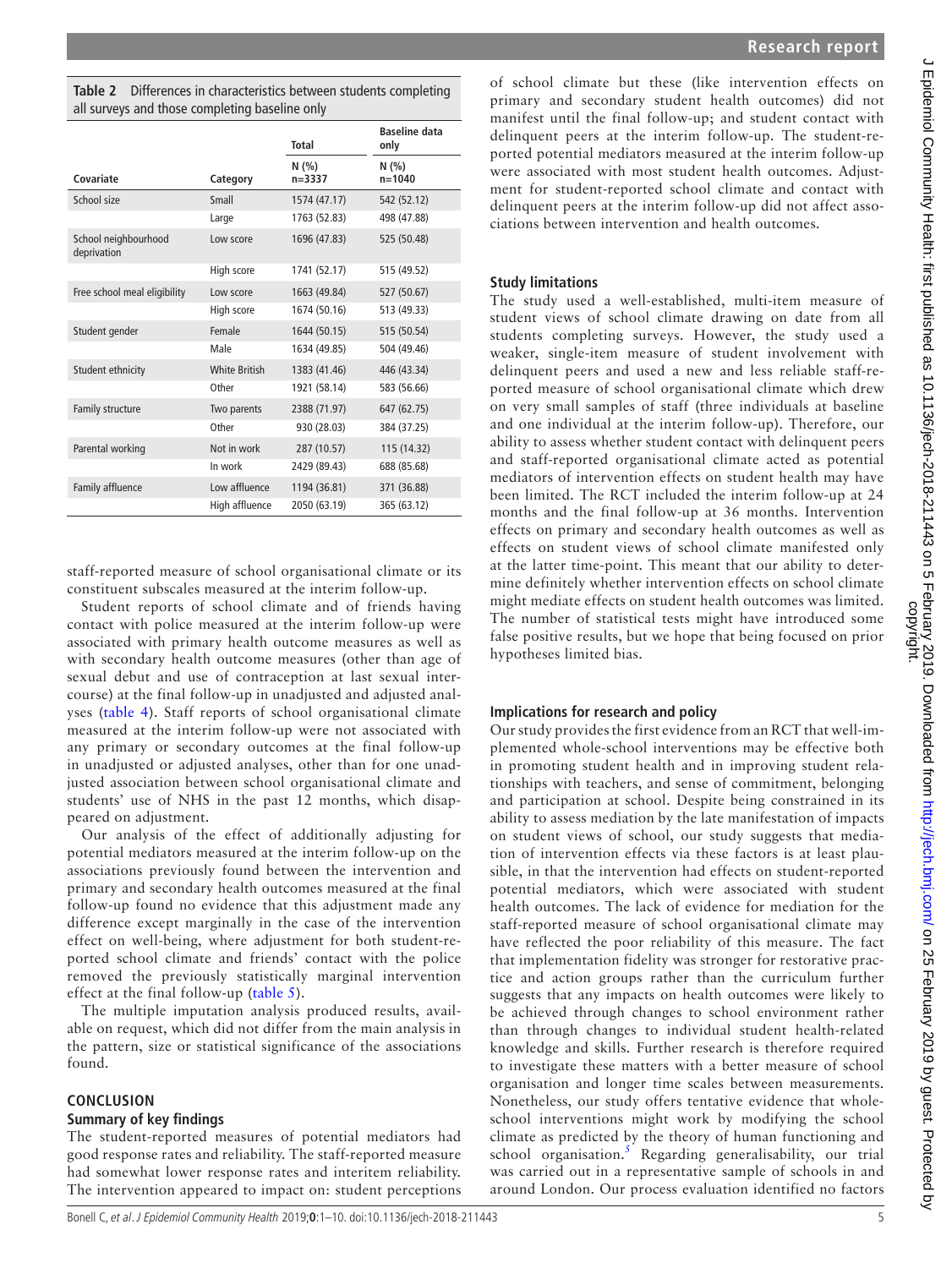<span id="page-5-0"></span>

| Intervention effects on mediators at the interim and final follow-ups<br>Table 3                  |                                      |                           |                                  |                      |                                             |                             |                             |                                             |                                   |            |                                             |         |
|---------------------------------------------------------------------------------------------------|--------------------------------------|---------------------------|----------------------------------|----------------------|---------------------------------------------|-----------------------------|-----------------------------|---------------------------------------------|-----------------------------------|------------|---------------------------------------------|---------|
|                                                                                                   | Interim follow-up                    |                           |                                  |                      |                                             |                             | Final follow-up             |                                             |                                   |            |                                             |         |
|                                                                                                   | Arm                                  |                           | Unadjusted effect                |                      | Adjusted effect                             |                             | Arm                         |                                             | Unadjusted effect                 |            | Adjusted effect                             |         |
| Measure                                                                                           | Mean (SE)<br>Control                 | Intervention<br>Mean (SE) | <b>Difference</b><br>(95%C)      | P value              | <b>Difference</b><br>$(95%$ CI)             | P value                     | Control Mean<br>(SE)        | Intervention<br>Mean (SE)                   | <b>Difference</b><br>$(95%$ CI)   | P value    | <b>Difference</b><br>(95% <sup>o</sup> (1)) | P value |
| Student view of school climate                                                                    |                                      |                           |                                  |                      |                                             |                             |                             |                                             |                                   |            |                                             |         |
| Overall                                                                                           | 2.92 (0.03)                          | 2.90(0.03)                | 0.02)<br>$(-0.02 to$<br>$-0.00$  | 0.915                | $(-0.02 to 0.02)$<br>$-0.00$                | 0.993                       | 2.82 (0.03)                 | 2.85 (0.03)                                 | $(0.03 \text{ to } 0.07)$<br>0.05 | 0.001      | (0.03 to 0.08)<br>0.05                      | 0.001   |
| Student perception of supportive teacher<br>relationships subscale                                | 2.76 (0.04)                          | 2.70 (0.04)               | 0.00<br>$(-0.06 t$<br>$-0.03$    |                      | $(-0.05 t 0.01)$<br>$-0.02$                 |                             | 2.64(0.03)                  | 2.66 (0.03)                                 | $(0.02 \text{ to } 0.08)$<br>0.05 |            | $(0.03 \text{ to } 0.09)$<br>0.06           |         |
| Student sense of belonging                                                                        | 2.84(0.03)                           | 2.88 (0.03)               | 0.07<br>$(0.01)$ to $($<br>0.04  |                      | (0.01 to 0.07)<br>0.04                      |                             | 2.78 (0.02)                 | 2.84(0.02)                                  | (0.03 to 0.09)<br>0.06            |            | $(0.03 \text{ to } 0.09)$<br>0.06           |         |
| Student perception of participative school<br>environment subscale                                | 2.96(0.03)                           | 2.91 (0.03)               | 0.01)<br>$(-0.05 to$<br>$-0.02$  |                      | $(-0.06 t0 0.01)$<br>$-0.03$                |                             | 2.81 (0.04)                 | 2.82(0.04)                                  | $(0.02 \text{ to } 0.08)$<br>0.05 |            | $(0.01 \text{ to } 0.08)$<br>0.05           |         |
| Student commitment to academic values<br>subscale                                                 | 3.51 (0.01)                          | 3.53 (0.01)               | (60, 0)<br>$(-0.02 - 0)$<br>0.00 |                      | $(-0.02 to 0.03)$<br>0.00                   |                             | 3.42 (0.01)                 | 3.46 (0.01)                                 | (0.01 to 0.06)<br>0.03            |            | (0.01 to 0.06)<br>0.03                      |         |
| Staff view of school organisational climate                                                       |                                      |                           |                                  |                      |                                             |                             |                             |                                             |                                   |            |                                             |         |
| Overall <sup>*</sup>                                                                              | $-0.13(0.14)$                        | $-0.05(0.29)$             | 0.63)<br>$(-0.46)$<br>0.08       | 0.766                | $(-0.35$ to 0.73)<br>0.19                   | 0.499                       |                             |                                             |                                   |            |                                             |         |
| Authority distributed among staff subscale                                                        | 2.04(0.11)                           | 2.49 (0.20)               | 0.85<br>$0.45$<br>(0.05 to 0     |                      | $(-0.10 to 0.88)$<br>0.39                   |                             |                             |                                             |                                   |            |                                             |         |
| Staff relationships with students subscale                                                        | 3.04(0.14)                           | 2.94 (0.23)               | 0.38)<br>$(-0.58)$<br>$-0.10$    |                      | $(-0.80 to 0.35)$<br>$-0.22$                |                             |                             |                                             |                                   |            |                                             |         |
| education and broader social development<br>Integration of students' academic<br>subscale         | 2.07(0.10)                           | 1.65(0.09)                | $-0.15$<br>$(-0.70)$<br>$-0.43$  |                      | $(-0.55$ to $0.01)$<br>$-0.27$              |                             |                             |                                             |                                   |            |                                             |         |
| School-community relationships subscale                                                           | 1.98(0.13)                           | 2.07 (0.20)               | 0.52)<br>$(-0.35)$<br>0.08       |                      | $(-0.59 to 0.40)$<br>$-0.10$                |                             |                             |                                             |                                   |            |                                             |         |
| Interim follow-up                                                                                 |                                      |                           |                                  |                      |                                             | Final follow-up             |                             |                                             |                                   |            |                                             |         |
| Arm                                                                                               |                                      | Unadjusted effect         |                                  | Adjusted effect      |                                             | Arm                         |                             | Unadjusted effect                           |                                   |            | Adjusted effect                             |         |
| N (%)<br>Control<br>N (%)<br><b>Measure</b>                                                       | $\tilde{\mathrm{e}}$<br>Intervention | (95% <sup>2</sup> )       | $\epsilon$<br>P value            | (95% <sup>o</sup> () | P value                                     | Control<br>N (%)            | Intervention<br>N (%)       | (95% <sup>2</sup> )<br>$\widetilde{\sigma}$ | P value                           | $\epsilon$ | (95% <sup>o</sup> (1))                      | P value |
| Student report of friends' contact with police in the last year                                   |                                      |                           |                                  |                      |                                             |                             |                             |                                             |                                   |            |                                             |         |
| 942 (29.95)<br>2203 (70.05)<br>Yes<br>$\stackrel{\circ}{\simeq}$                                  | 751 (24.85)<br>2271 (75.15)          | (0.66 t 0.97)<br>0.80     | 0.80<br>0.024                    | (0.66 to 0.96)       | 0.020                                       | 947 (31.36)<br>2073 (68.64) | 2044 (73.21)<br>748 (26.79) | $(0.69 \text{ to } 1.02)$<br>0.84           | 0.074                             | 0.83       | (0.69 to 1.01)                              | 0.066   |
| *The overall score is a weighted sum of subscales; its range is therefore expected to differ from |                                      |                           |                                  |                      | those of the subscales on which it is based |                             |                             |                                             |                                   |            |                                             |         |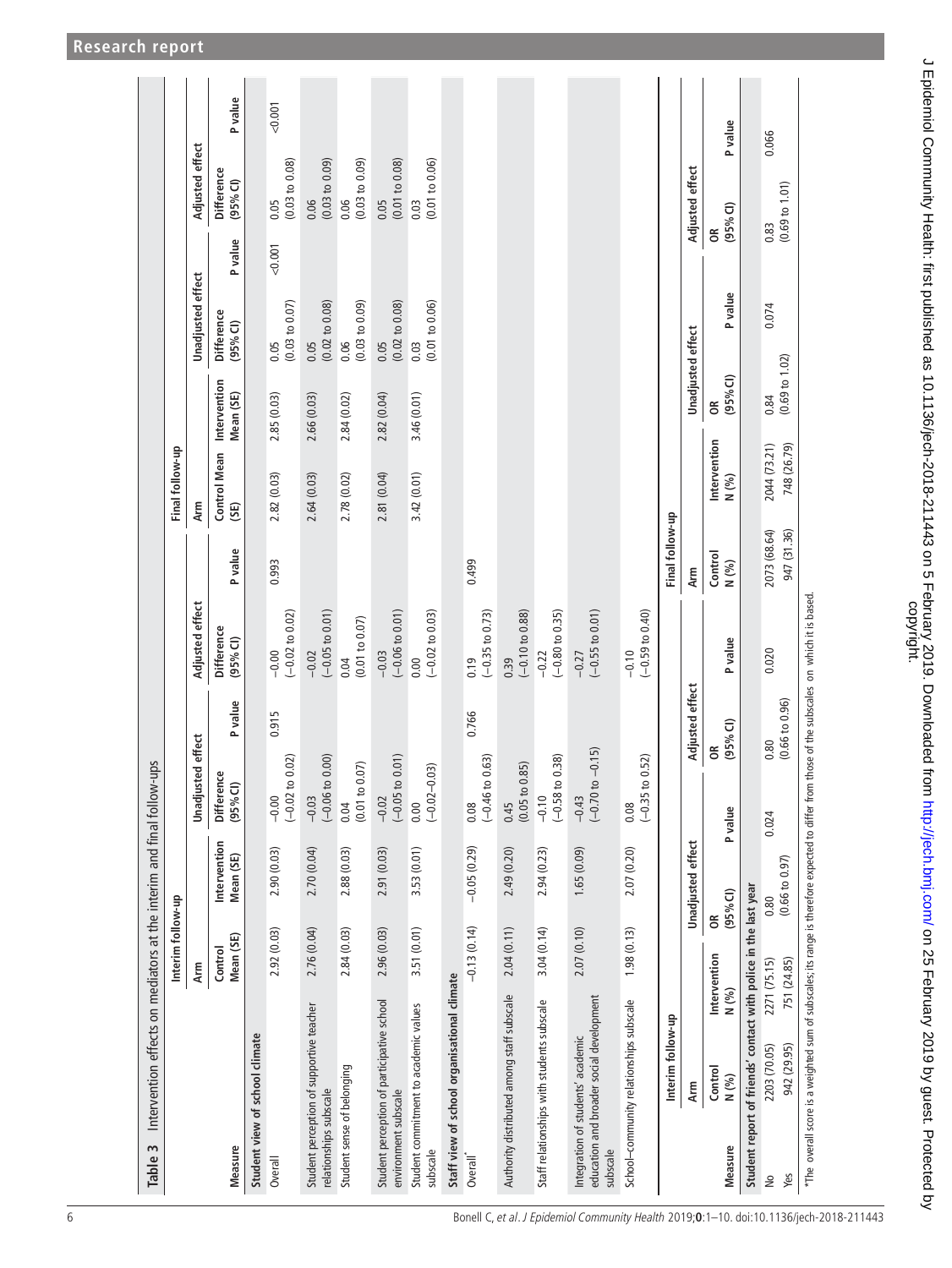<span id="page-6-0"></span>

| Table 4                                                          |                                          |         |                                        |         | Effects of potential mediators at interim follow-up on outcomes at the final follow-up                                                                                                                                         |         |                                          |         |                                             |                |                                             |         |
|------------------------------------------------------------------|------------------------------------------|---------|----------------------------------------|---------|--------------------------------------------------------------------------------------------------------------------------------------------------------------------------------------------------------------------------------|---------|------------------------------------------|---------|---------------------------------------------|----------------|---------------------------------------------|---------|
|                                                                  | Student view of school climate           |         |                                        |         | Friends' contact with police in last year                                                                                                                                                                                      |         |                                          |         | Staff view of school organisational climate |                |                                             |         |
|                                                                  | <b>Unadjusted effect</b>                 |         | Adjusted effect                        |         | <b>Unadjusted</b> effect                                                                                                                                                                                                       |         | Adjusted effect                          |         | <b>Unadjusted effect</b>                    |                | Adjusted effect                             |         |
| student outcomes<br>Continuous                                   | <b>Difference</b><br>(95% <sup>0</sup> ) | P value | <b>Difference</b><br>$(95%$ CI)        | P value | <b>Difference</b><br>$(95%$ CI)                                                                                                                                                                                                | P value | <b>Difference</b><br>(95% <sup>2</sup> ) | P value | <b>Difference</b><br>(95% <sup>0</sup> )    | <b>P</b> value | <b>Difference</b><br>(95% <sup>o</sup> (1)) | P value |
| <b>Bullying victimisation</b><br>(GBS overall score)             | $(-0.24$ to $-0.17)$<br>$-0.20$          | < 0.001 | $(-0.25 \text{ to } -0.18)$<br>$-0.22$ | 0.001   | $(0.08 \text{ to } 0.15)$<br>0.12                                                                                                                                                                                              | 0.001   | (0.09 to 0.16)<br>0.12                   | 0.001   | $(-0.04 to 0.04)$<br>$-0.01$                | 0.617          | $(-0.03 to 0.04)$<br>0.00                   | 0.841   |
| perpetration (ESYTC<br>overall score)<br>Aggression              | $(-2.87$ to $-2.11)$<br>$-2.49$          | 0.001   | $(-2.96 \text{ to } -2.18)$<br>$-2.57$ | 0.001   | $(2.34 \text{ to } 3.11)$<br>2.73                                                                                                                                                                                              | 0.001   | $(2.32 \text{ to } 3.11)$<br>2.72        | 0.001   | $(-0.59 to 0.19)$<br>$-0.20$                | 0.317          | $(-0.36 to 0.50)$<br>0.07                   | 0.742   |
| (PedsQL overall<br>Quality of life<br>score)                     | $(4.84 \text{ to } 6.77)$<br>5.81        | 0.001   | $(4.87 \text{ to } 6.81)$<br>5.84      | 0.001   | $(-3.00 \text{ to } -1.07)$<br>$-2.03$                                                                                                                                                                                         | 0.001   | $(-3.36 \text{ to } -1.44)$<br>$-2.40$   | 0.001   | $(-1.58 \text{ to } 0.59)$<br>$-0.50$       | 0.372          | $(-0.70 \text{ to } 1.27)$<br>0.29          | 0.568   |
| total difficulties score<br>functioning (SDQ<br>Psychological    | $-3.17$<br>$(-3.54 \text{ to } -2.79)$   | 0.001   | $(-3.59 \text{ to } -2.83)$<br>$-3.21$ | 0.001   | $(0.80 \text{ to } 1.55)$<br>1.17                                                                                                                                                                                              | 0.001   | $(0.93 \text{ to } 1.69)$<br>1.31        | 0.001   | $(-0.39$ to $0.41)$<br>0.01                 | 0.967          | $(-0.33 to 0.45)$<br>0.06                   | 0.773   |
| well-being index)<br>SWEMWBS total                               | $(3.44 \text{ to } 4.22)$<br>3.83        | 0.001   | (3.51 to 4.31)<br>3.91                 | 0.001   | $(-1.12$ to $-0.31)$<br>$-0.71$                                                                                                                                                                                                | 0.001   | $(-1.22$ to $-0.40)$<br>$-0.81$          | 0.001   | $(-0.28 \text{ to } 0.53)$<br>0.12          | 0.555          | $(-0.19 to 0.64)$<br>0.23                   | 0.284   |
| Health utility (CHU9D<br>overall score)                          | (0.05 to 0.06)<br>0.06                   | 0.001   | $(0.05 \text{ to } 0.07)$<br>0.06      | 0.001   | $(-0.03 \text{ to } -0.01)$<br>$-0.02$                                                                                                                                                                                         | 0.001   | $(-0.03 \text{ to } -0.01)$<br>$-0.02$   | 0.001   | $(-0.01 to 0.00)$<br>$-0.00$                | 0.387          | $(-0.01 to 0.01)$<br>0.00                   | 0.583   |
| Age of sexual debut                                              | $(-1.04 to 0.72)$<br>$-0.16$             | 0.724   | $(-0.81$ to $1.00)$<br>0.09            | 0.837   | $(-0.22 \text{ to } -1.43)$<br>0.61                                                                                                                                                                                            | 0.149   | $(-0.37$ to 1.29)<br>0.46                | 0.281   | $(-1.41$ to 0.50)<br>$-0.46$                | 0.348          | $(-2.02 \text{ to } 0.12)$<br>$-0.95$       | 0.082   |
| <b>Bullying perpetration</b><br>(MAS bullying<br>subscale score) | $(-1.75 - 1.33)$<br>$-1.54$              | 0.001   | $(-1.74 \text{ to } -1.33)$<br>$-1.53$ | 0.001   | $(1.34 \text{ to } 1.77)$<br>1.55                                                                                                                                                                                              | 0.001   | (1.25 to 1.67)<br>1.46                   | 0.001   | $(-0.58 t 0.31)$<br>$-0.13$                 | 0.559          | $(-0.20 to 0.39)$<br>0.10                   | 0.517   |
| student outcomes<br>Categorical                                  | (95% <sub>0</sub> )<br>g                 | P value | $(95%$ CI)<br>$\mathfrak{E}$           | P value | $(95%$ CI)<br>E                                                                                                                                                                                                                | P value | (95% <sup>0</sup> )<br>E                 | P value | (95% <sup>2</sup> )<br>E                    | <b>P</b> value | (95% <sup>o</sup> (1))<br>бR                | P value |
| Ever smoked                                                      | (0.35 to 0.51)<br>0.42                   | 0.001   | $(0.33 \text{ to } 0.49)$<br>0.40      | 0.001   | $(3.24 \text{ to } 4.66)$<br>3.89                                                                                                                                                                                              | 0.001   | (3.41 to 4.97)<br>4.12                   | 0.001   | $(0.67 \text{ to } 1.26)$<br>0.92           | 0.608          | (0.71 to 1.30)<br>0.96                      | 0.801   |
| Ever drunk alcohol                                               | (0.39 to 0.55)<br>0.46                   | 0.001   | $(0.37 \text{ to } 0.53)$<br>0.44      | 0.001   | $(2.22$ to $3.11)$<br>2.63                                                                                                                                                                                                     | 0.001   | (2.25 to 3.22)<br>2.69                   | 0.001   | (0.60 t0 1.48)<br>0.94                      | 0.803          | $(0.82 \text{ to } 1.41)$<br>1.08           | 0.587   |
| Ever been really<br>drunk                                        | (0.50 to 0.76)<br>0.62                   | 0.001   | $(0.47 \text{ to } 0.71)$<br>0.58      | 0.001   | (1.54 to 2.24)<br>1.86                                                                                                                                                                                                         | 0.001   | (1.67 to 2.47)<br>2.03                   | 0.001   | $(0.70 \text{ to } 1.18)$<br>0.91           | 0.468          | $(0.73 \text{ to } 1.25)$<br>0.95           | 0.722   |
| Ever been offered<br>illicit drugs                               | (0.31 to 0.42)<br>0.36                   | 0.001   | $(0.29 \text{ to } 0.39)$<br>0.33      | 0.001   | (3.37 to 4.44)<br>3.87                                                                                                                                                                                                         | 0.001   | (3.39 to 4.51)<br>3.91                   | 0.001   | $(0.81 \text{ to } 1.35)$<br>1.05           | 0.715          | (0.85 to 1.38)<br>1.08                      | 0.532   |
| Used contraception<br>at last sexual<br>intercourse              | (1.00 to 2.86)<br>1.69                   | 0.049   | $(1.21 \text{ to } 4.07)$<br>2.22      | 0.010   | $(0.83 \text{ to } 2.31)$<br>1.38                                                                                                                                                                                              | 0.215   | $(0.72 \text{ to } 2.18)$<br>1.25        | 0.435   | $(0.48 \text{ to } 1.02)$<br>0.70           | 0.064          | (0.44 t 0 1.29)<br>0.76                     | 0.311   |
| Use of NHS in past<br>12 months                                  | $(0.70 \text{ to } 0.92)$<br>0.80        | 0.002   | $(0.68 \text{ to } 0.92)$<br>0.79      | 0.002   | $(1.26 \text{ to } 1.68)$<br>1.45                                                                                                                                                                                              | 0.001   | $(1.22 \text{ to } 1.64)$<br>1.42        | 0.001   | $(0.78 \text{ to } 0.97)$<br>0.87           | 0.014          | (0.79 to 0.99)<br>0.89                      | 0.037   |
| Contact with police                                              | $(0.32 \text{ to } 0.49)$<br>0.39        | 0.001   | (0.29 to 0.46)<br>0.37                 | 0.001   | $(4.15 \text{ to } 6.22)$<br>5.08                                                                                                                                                                                              | 0.001   | $(4.13 \text{ to } 6.28)$<br>5.09        | 0.001   | $(0.64 \text{ to } 0.99)$<br>0.80           | 0.037          | $(0.72 \text{ to } 1.03)$<br>0.86           | 0.111   |
|                                                                  |                                          |         |                                        |         | CHU9D, Chuld Health Utility 9D; ESYTC, Edinburgh Study of Youth Transitions and Crime; GBS, Gatehouse Bullying Scale; MAS, Modified Aggression Scale; NHS, National Health Service ; PedsQL, Pediatric Quality of Life Invento |         |                                          |         |                                             |                |                                             |         |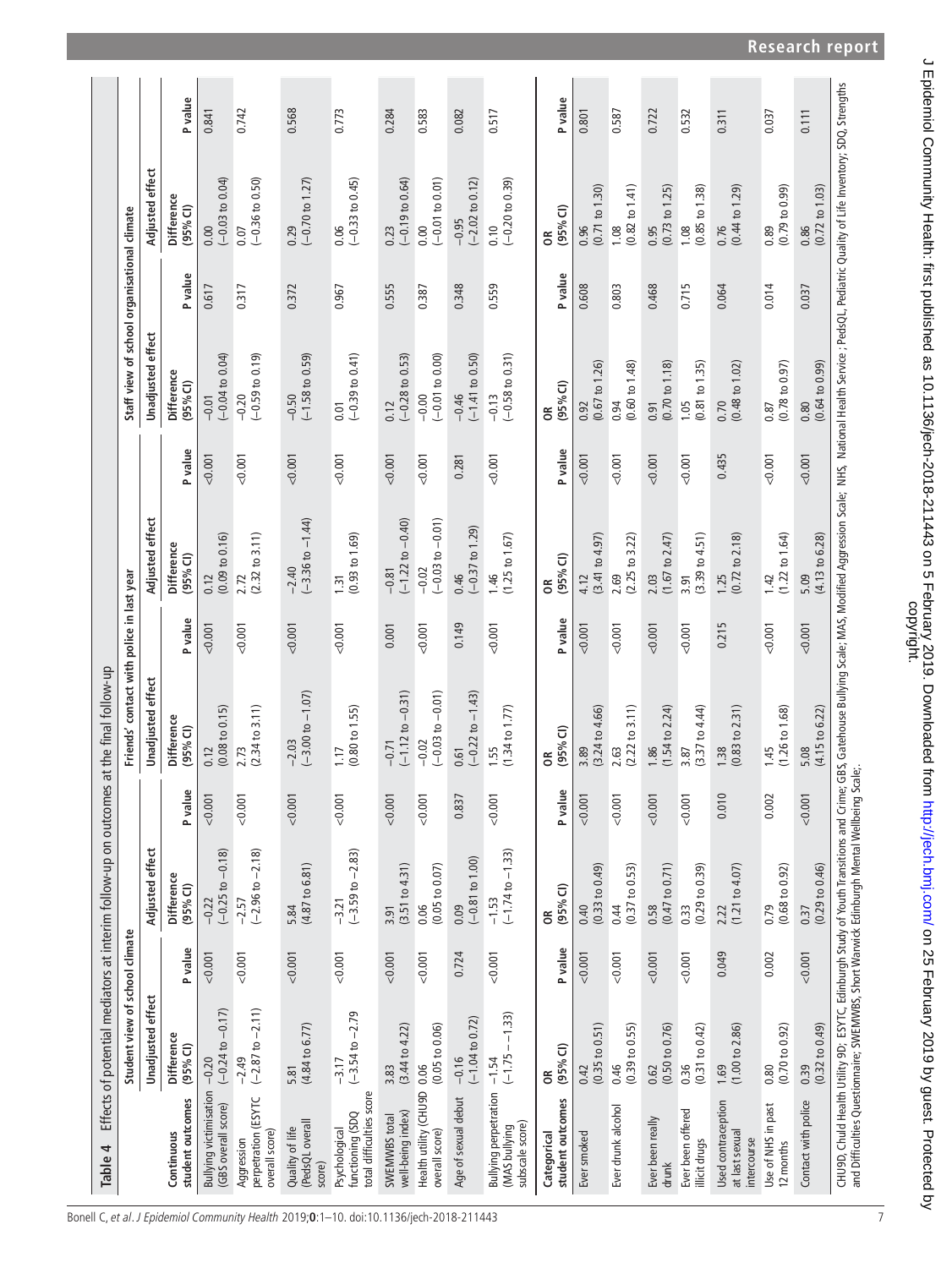<span id="page-7-0"></span>

|                                                              | Arm                                        |                                           | Unadjusted effect                         |         | (baseline covariates)<br>Adjusted effect                       |         | (baseline covariates plus<br>student view of school climate)<br>Adjusted effect |         | (baseline covariates plus friends'<br>contact with police in last year)<br>Adjusted effect |         | (baseline covariates plus staff<br>view of school organisational<br>Adjusted effect<br>climate) |           |
|--------------------------------------------------------------|--------------------------------------------|-------------------------------------------|-------------------------------------------|---------|----------------------------------------------------------------|---------|---------------------------------------------------------------------------------|---------|--------------------------------------------------------------------------------------------|---------|-------------------------------------------------------------------------------------------------|-----------|
| Continuous student<br>outcomes                               | Mean (SE)<br>Control                       | Intervention<br>Mean (SE)                 | <b>Difference</b><br>(95% <sup>o</sup> () | P value | <b>Difference</b><br>(95% <sup>0</sup> )                       | P value | <b>Difference</b><br>(95% <sup>o</sup> ()                                       | P value | Difference<br>(95% <sup>o</sup> ()                                                         | P value | Difference<br>(95% Cl)                                                                          | P value   |
| <b>Bullying victimisation (GBS</b><br>overall score)         | 0.34(0.02)                                 | 0.29(0.02)                                | $-0.03$<br>$(-0.06 \text{ to } -0.00)$    | 0.039   | $(-0.06 to -0.00)$<br>$-0.03$                                  | 0.044   | $(-0.08 \text{ to } -0.01)$<br>$-0.04$                                          | 0.007   | $-0.04$<br>$(-0.07 \text{ to } -0.01)$                                                     | 0.016   | $\frac{-0.02}{(-0.07 \text{ to } 0.03)}$                                                        | 0.380     |
| Aggression perpetration<br>(ESYTC overall score)             | 4.33 (0.20)                                | 4.04 (0.21)                               | $(-0.38$ to $0.25)$<br>$-0.07$            | 0.684   | $(-0.43 \text{ to } 0.18)$<br>$-0.13$                          | 0.421   | $(-0.52 \text{ to } 0.13)$<br>$-0.20$                                           | 0.229   | $(-0.44 to 0.20)$<br>$-0.12$                                                               | 0.469   | $0.03$<br>(-0.58 to 0.64)                                                                       | 0.917     |
| Quality of life (PedsQL<br>overall score)                    | 78.82 (0.54)                               | 80.65 (0.55)                              | $\frac{1.16}{(0.41 \text{ to } 1.90)}$    | 0.002   | $1.44$<br>(0.70 to 2.17)                                       | 0.001   | $1.42$<br>(0.64 to 2.21)                                                        | 0.001   | $1.26$<br>(0.49 to 2.03)                                                                   | 0.001   | $1.43$<br>(0.09 to 2.77)                                                                        | 0.036     |
| (SDQ total difficulties score<br>Psychological functioning   | 12.20(0.18)                                | 11.51(0.19)                               | $(-0.80 to -0.22)$<br>$-0.51$             | 0.001   | $(-0.83 \text{ to } -0.25)$<br>$-0.54$                         | 0.001   | $(-0.92 \text{ to } -0.31)$<br>$-0.62$                                          | 0.001   | $(-0.85 to -0.24)$<br>$-0.54$                                                              | 0.001   | $(-0.92 \text{ to } 0.17)$<br>$-0.38$                                                           | 0.170     |
| SWEMWBS total well-being<br>index)                           | 22.88 (0.19)                               | 23.32 (0.19)                              | $(-0.06 to 0.60)$<br>0.27                 | 0.115   | $0.33$<br>$(0.00 \text{ to } 0.66)$                            | 0.048   | $(-0.08 \text{ to } 0.62)$<br>0.27                                              | 0.141   | $(-0.13 to 0.58)$<br>0.23                                                                  | 0.210   | $0.21$<br>$(-0.36 to 0.80)$                                                                     | 0.463     |
| Health utility (CHU9D<br>overall score)                      | 0.85(0.00)                                 | 0.86(0.01)                                | $(-0.00 to 0.01)$<br>0.01                 | 0.244   | $(-0.00 to 0.01)$<br>0.01                                      | 0.080   | $(-0.00 to 0.01)$<br>0.00                                                       | 0.153   | $(-0.00 to 0.01)$<br>0.00                                                                  | 0.217   | $(-0.01 to 0.01)$<br>0.00                                                                       | 0.570     |
| Age of sexual debut                                          | 13.11 (0.43)                               | 12.54(0.49)                               | $\frac{-0.58}{(-1.97 \text{ to } 0.81)}$  | 0.416   | $-0.35$<br>$(-1.48 \text{ to } 0.78)$                          | 0.541   | $-0.24$<br>(-1.48 to 1.00)                                                      | 0.703   | $(-1.65 to 0.84)$<br>$-0.40$                                                               | 0.525   | $-0.51$<br>$(-2.03 \text{ to } 1.01)$                                                           | 0.513     |
| Bullying perpetration (MAS<br>bullying subscale score)       | 2.75 (0.21)                                | 2.33 (0.21)                               | $-0.28$<br>$(-0.84$ to 0.29)              | 0.334   | $-0.26$<br>$(-0.57$ to 0.05)                                   | 0.097   | $-0.29$<br>$(-0.57$ to $-0.00)$                                                 | 0.047   | $\frac{-0.16}{(-0.45 \text{ to } 0.13)}$                                                   | 0.279   | $(-0.69 to 0.14)$<br>$-0.27$                                                                    | 0.193     |
| Categorical student<br>outcomes                              | $\frac{\text{Control}}{\text{n}(\%)}$      | Intervention<br>n (%)                     | OR<br>(95% CI)                            | P value | OR<br>(95% CI)                                                 | P value | OR<br>(95% CI)                                                                  | P value | OR<br>(95% CI)                                                                             | P value | OR<br>(95% CI)                                                                                  | P value   |
| Ever smoked                                                  |                                            |                                           |                                           |         |                                                                |         |                                                                                 |         |                                                                                            |         |                                                                                                 |           |
| Yes<br>$\frac{1}{2}$                                         | 2293 (77.70)<br>658 (22.30)                | 2318 (84.17)<br>436 (15.83)               | $\frac{0.59}{(0.43 \text{ to } 0.81)}$    | 0.001   | $\frac{0.58}{(0.43 \text{ to } 0.80)}$                         | 0.001   | $0.55$<br>(0.39 to 0.78)                                                        | 0.001   | $0.57$<br>(0.40 to 0.81)                                                                   | 0.002   | $\frac{0.65}{(0.44 \text{ to } 0.97)}$                                                          | 0.037     |
| Ever drunk alcohol                                           |                                            |                                           |                                           |         |                                                                |         |                                                                                 |         |                                                                                            |         |                                                                                                 |           |
| $\frac{1}{2}$<br>Yes                                         | 1295(43.57)<br>1677 (56.43)                | 1044 (37.57)<br>1735 (62.43)              | $\frac{0.75}{(0.58 \text{ to } 0.79)}$    | 0.029   | $0.72$<br>(0.56 to 0.92)                                       | 0.009   | $0.72$<br>(0.55 to 0.95)                                                        | 0.019   | $0.74$<br>(0.56 to 0.97)                                                                   | 0.028   | $\frac{0.76}{(0.53 \text{ to } 1.09)}$                                                          | 0.134     |
| Ever been really drunk                                       |                                            |                                           |                                           |         |                                                                |         |                                                                                 |         |                                                                                            |         |                                                                                                 |           |
| Yes<br>$\frac{1}{2}$                                         | 695 (46.86)<br>788 (53.14)                 | 721 (61.21)<br>457 (38.79)                | $\frac{0.50}{(0.29 \text{ to } 0.87)}$    | 0.014   | $\begin{array}{c} 0.47 \\ (0.31 \text{ to } 0.71) \end{array}$ | 0.001   | $\frac{0.42}{(0.27 \text{ to } 0.65)}$                                          | 0.001   | $0.47$<br>(0.31 to 0.71)                                                                   | 0.001   | $\frac{0.66}{(0.47 \text{ to } 0.93)}$                                                          | 0.019     |
| Ever been offered illicit drugs                              |                                            |                                           |                                           |         |                                                                |         |                                                                                 |         |                                                                                            |         |                                                                                                 |           |
| Yes, and tried them<br>Yes, but did not try<br>$\frac{1}{2}$ | 313 (10.54)<br>1913 (64.41)<br>744 (25.05) | 1997 (72.54)<br>567 (20.60)<br>189 (6.87) | $\frac{0.52}{(0.34 \text{ to } 0.79)}$    | 0.002   | $0.51$<br>(0.36 to 0.73)                                       | 0.001   | $0.44$<br>(0.30 to 0.64)                                                        | 0.001   | $0.51$<br>(0.36 to 0.73)                                                                   | 0.001   | $0.70$<br>$(0.50 \text{ to } 0.96)$                                                             | 0.028     |
| Used contraception at last sexual intercourse                |                                            |                                           |                                           |         |                                                                |         |                                                                                 |         |                                                                                            |         |                                                                                                 |           |
| Yes<br>$\frac{1}{2}$                                         | 64 (23.10)<br>213 (76.90)                  | 36 (21.95)<br>128 (78.05)                 | $\frac{1.18}{(0.56 \text{ to } 2.48)}$    | 0.658   | $\frac{1.08}{(0.50 \text{ to } 2.35)}$                         | 0.841   | $\frac{1.60}{(0.65 \text{ to } 3.91)}$                                          | 0.305   | $1.34$<br>(0.56 to 3.22)                                                                   | 0.511   | $1.40$<br>(0.64 to 3.06)                                                                        | 0.405     |
| Use of NHS in past 12 months                                 |                                            |                                           |                                           |         |                                                                |         |                                                                                 |         |                                                                                            |         |                                                                                                 |           |
| Yes<br>$\frac{1}{2}$                                         | 1605 (53.22)<br>1411 (46.78)               | 1472 (52.59)<br>1327 (47.41)              | $\frac{0.96}{(0.83 \text{ to } 1.12)}$    | 0.639   | $\frac{0.96}{(0.82 \text{ to } 1.11)}$                         | 0.565   | $\frac{0.96}{(0.81 \text{ to } 1.13)}$                                          | 0.600   | $0.99$<br>$(0.84$ to $1.17)$                                                               | 0.916   | $\frac{0.96}{(0.82 \text{ to } 1.13)}$                                                          | 0.613     |
|                                                              |                                            |                                           |                                           |         |                                                                |         |                                                                                 |         |                                                                                            |         |                                                                                                 | Continued |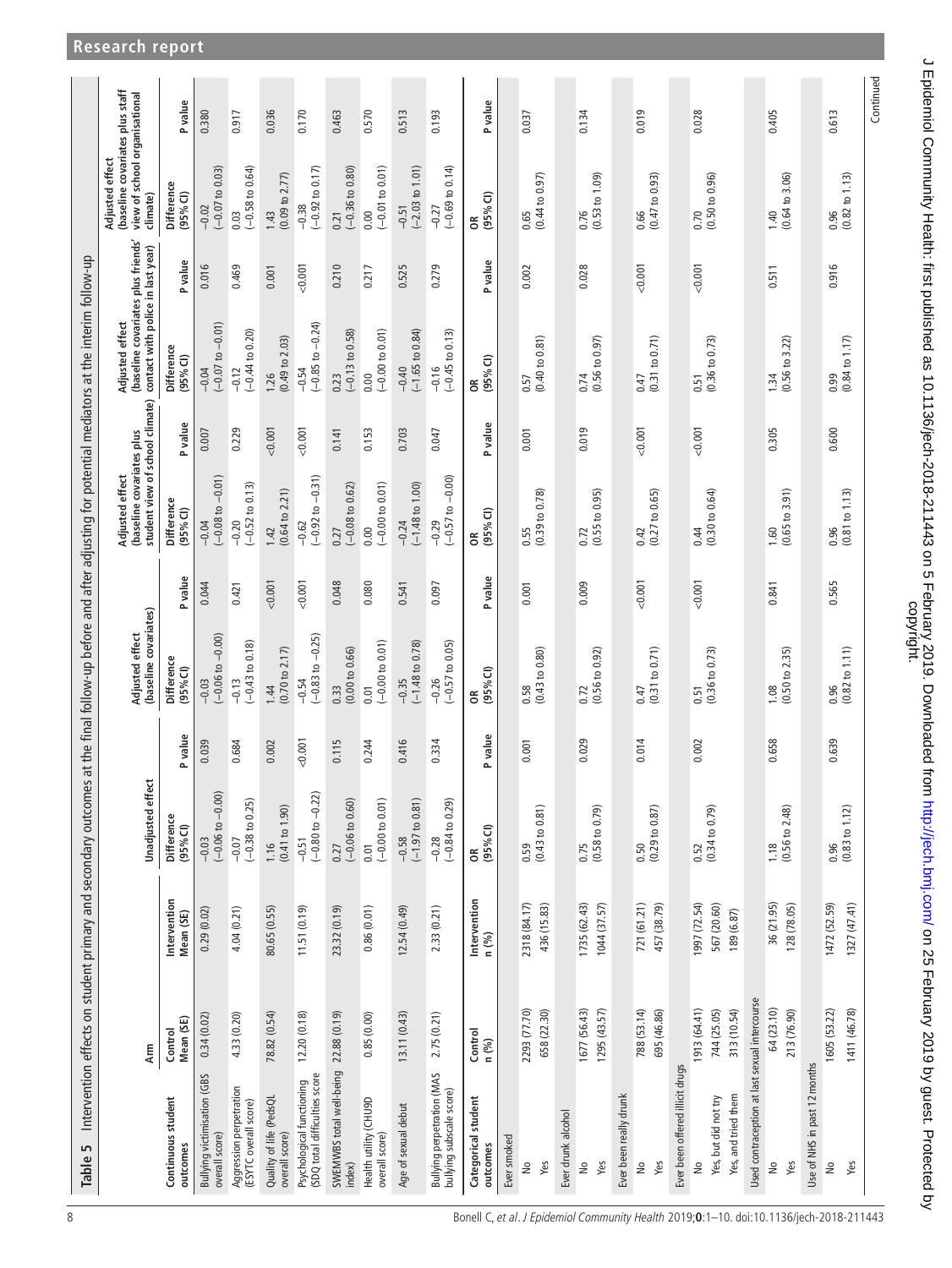| Table 5 Continued              |                                                                                                                                                                                                                                                                                                             |                       |                           |         |                           |                  |                           |         |                           |                  |                |                |
|--------------------------------|-------------------------------------------------------------------------------------------------------------------------------------------------------------------------------------------------------------------------------------------------------------------------------------------------------------|-----------------------|---------------------------|---------|---------------------------|------------------|---------------------------|---------|---------------------------|------------------|----------------|----------------|
| Categorical student<br>utcomes | Control<br>n (%)                                                                                                                                                                                                                                                                                            | Intervention<br>n (%) | (95% <sup>°</sup>         | P value | $(95\%$ CI)<br>ã          | P value (95% CI) | g                         | P value | (95% <sup>2</sup> )<br>g  | P value (95% CI) | g              | <b>P</b> value |
| Contact with police            |                                                                                                                                                                                                                                                                                                             |                       |                           |         |                           |                  |                           |         |                           |                  |                |                |
|                                | 2626 (86.52)                                                                                                                                                                                                                                                                                                | 2485 (88.43)          | 0.75                      | 0.041   | 0.74                      | 0.027            | 0.66                      | 0.004   | 0.72                      | 0.022            | 0.94           | 0.641          |
| Yes                            | 409 (13.48)                                                                                                                                                                                                                                                                                                 | 325 (11.57)           | $(0.57 \text{ to } 0.99)$ |         | $(0.56 \text{ to } 0.97)$ |                  | $(0.49 \text{ to } 0.88)$ |         | $(0.54 \text{ to } 0.95)$ |                  | (0.73 to 1.21) |                |
|                                | :HUBD, Chuld Health Utility 9D NHS National Health Service; ESYTC, Edinburgh Study of Youth Transitions and Crime; GBS, Gatehouse Bullying Scale; PedsQL, Pediatric Quality of Life Inventory; SDQ, Strengths and Difficulties<br>Varwick Edinburgh Mental Wellbeing Scale; MAS, Modified Aggression Scale; |                       |                           |         |                           |                  |                           |         |                           |                  |                |                |

that might suggest that implementation or effects would be different in other English schools.

## **What is already known on this subject**

- ► Young people's health can be improved by 'whole-school' interventions that aim to render schools more engaging, participative and inclusive.
- ► But previous evaluations have not examined mediators to assess how such interventions might work.

# **What this study adds**

- ► We found that as well as improving a wide range of health outcomes, our intervention also improved student reports of an engaging, participative and inclusive school climate, and reduced reports of students having delinquent friends. These factors were themselves associated with health outcomes.
- ► This suggests whole-school interventions might work by engaging young people with school and reducing engagement with pro-risk peers.

**Acknowledgements** Miranda Perry played a key role in developing the intervention and coordinated its implementation in the pilot and phase III trials. The authors are grateful to the staff and students of participating schools for their dedication to the intervention and completion of the outcome surveys and process evaluation surveys and interviews. They are very grateful for the advice and support of our Trial Steering Committee and Data Monitoring Committee. They acknowledge the work of and mourn the loss of Dr Farah Jamal during the trial, whose death at the age of 30 was a tragic loss for public health research.

**Contributors** CB and RVM: directed the trial from which the data are drawn. CB and EA: designed the analysis for this paper. CO: implemented this design and undertook the analysis. DRE: provided additional statistical expertise. CB: drafted the paper with inputs from EA, CO, DRE and RMV. EW, LB, JM, AM and JS: worked on the trial, contributed to the design of data collection instruments and contributed to the drafting of the paper.

**Funding** This paper presents independent research funded by the National Institute for Health Research (NIHR) in England under its Public Health Research Board (12/153/60) and the Education Endowment Foundation.

**Disclaimer** The views expressed in this publication are those of the authors and do not necessarily reflect those of the National Health Service (NHS), the NIHR or the Department of Health for England.

**Competing interests** RV is President of the Royal College of Paediatrics & Child Health.

**Patient consent** Obtained.

**Ethics approval** UCL (reference number 5248/001).

**Provenance and peer review** Not commissioned; externally peer reviewed.

**Open access** This is an open access article distributed in accordance with the Creative Commons Attribution 4.0 Unported (CC BY 4.0) license, which permits others to copy, redistribute, remix, transform and build upon this work for any purpose, provided the original work is properly cited, a link to the licence is given, and indication of whether changes were made. See: [https://creativecommons.org/](https://creativecommons.org/licenses/by/4.0/) [licenses/by/4.0/.](https://creativecommons.org/licenses/by/4.0/)

## **References**

- <span id="page-8-0"></span>1 Patton G, Sawyer SM, Santelli JS, et al. Realising the Future of Global Health: A Lancet Commission on Adolescent Health and Wellbeing. The Lancet 2016;387:2423–78.
- <span id="page-8-1"></span>2 Langford R, Bonell CP, Jones HE, et al. The WHO Health Promoting School framework for improving the health and well-being of students and their academic achievement. [Cochrane Database Syst Rev](http://dx.doi.org/10.1002/14651858.CD008958.pub2) 2014:CD008958.
- <span id="page-8-2"></span>3 Bonell C, Jamal F, Harden A, et al. Systematic review of the effects of schools and school environment interventions on health: evidence mapping and synthesis. Public [Health Res](http://dx.doi.org/10.3310/phr01010) 2013;1:1–320.
- <span id="page-8-3"></span>4 Bonell CP, Fletcher A, Jamal F, et al. Theories of how the school environment impacts on student health: systematic review and synthesis. [Health Place](http://dx.doi.org/10.1016/j.healthplace.2013.09.014) 2013;24:242–9.